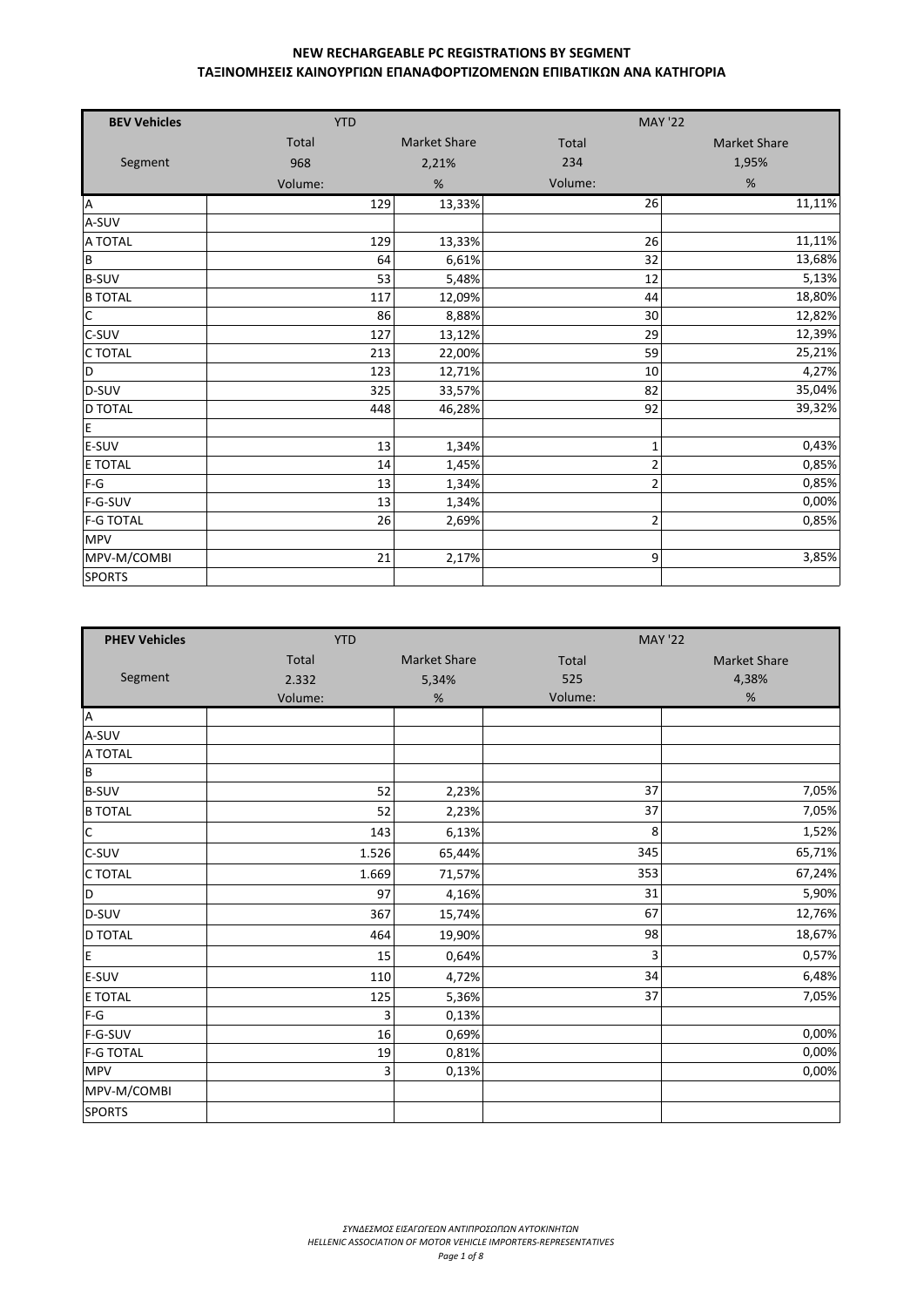|                           |                  |        |                  |              | <b>YTD</b>          | <b>MAY '22</b> |                     |
|---------------------------|------------------|--------|------------------|--------------|---------------------|----------------|---------------------|
| Segment                   |                  |        |                  | Total        | <b>Market Share</b> | Total          | <b>Market Share</b> |
| $\boldsymbol{\mathsf{A}}$ |                  |        |                  | 129          | 3,91%               | 26             | 3,43%               |
| Make:                     |                  | Range: | <b>Fuel Type</b> | Volume:      | %                   | Volume:        | %                   |
| <b>FIAT</b>               | 500              |        | <b>BEV</b>       | 105          | 81,40%              | 24             | 92,31%              |
| <b>SMART</b>              | <b>FORTWO</b>    |        | <b>BEV</b>       | 11           | 8,53%               | $\mathbf{1}$   | 3,85%               |
| <b>SMART</b>              | <b>FORFOUR</b>   |        | <b>BEV</b>       | 8            | 6,20%               |                |                     |
| VOLKSWAGEN                | UP!              |        | <b>BEV</b>       | 3            | 2,33%               | $\mathbf{1}$   | 3,85%               |
| ZHIDOU                    | D <sub>2</sub> S |        | <b>BEV</b>       | $\mathbf{1}$ | 0,78%               |                |                     |
| <b>JIAYUAN</b>            | KOMI             |        | <b>BEV</b>       | $\mathbf{1}$ | 0,78%               |                |                     |
|                           |                  |        |                  |              | <b>YTD</b>          | <b>MAY '22</b> |                     |
|                           |                  |        |                  |              |                     |                |                     |
| Segment                   |                  |        |                  | Total        | <b>Market Share</b> | Total          | <b>Market Share</b> |
| A-SUV                     |                  |        |                  | $\mathbf 0$  | 0,00%               | $\mathbf{0}$   | 0,00%               |
| Make:                     |                  | Range: | <b>Fuel Type</b> | Volume:      | %                   | Volume:        | %                   |
|                           |                  |        |                  |              |                     |                |                     |
|                           |                  |        |                  |              | <b>YTD</b>          | <b>MAY '22</b> |                     |
| Segment                   |                  |        |                  | Total        | <b>Market Share</b> | Total          | <b>Market Share</b> |
| A TOTAL                   |                  |        |                  | 129          | 3,91%               | 26             | 3,43%               |
| Make:                     |                  | Range: | <b>Fuel Type</b> | Volume:      | %                   | Volume:        | $\%$                |
| <b>FIAT</b>               | 500              |        | <b>BEV</b>       | 105          | 81,40%              | 24             | 92,31%              |
| <b>SMART</b>              | <b>FORTWO</b>    |        | <b>BEV</b>       | 11           | 8,53%               | $\mathbf{1}$   | 3,85%               |
| <b>SMART</b>              | <b>FORFOUR</b>   |        | <b>BEV</b>       | 8            | 6,20%               |                |                     |
| VOLKSWAGEN                | UP!              |        | <b>BEV</b>       | 3            | 2,33%               | $\mathbf{1}$   | 3,85%               |
| ZHIDOU                    | D <sub>2</sub> S |        | <b>BEV</b>       | $\mathbf{1}$ | 0,78%               |                |                     |
| <b>JIAYUAN</b>            | KOMI             |        | <b>BEV</b>       | $\mathbf{1}$ | 0,78%               |                |                     |
|                           |                  |        |                  |              | <b>YTD</b>          | <b>MAY '22</b> |                     |
| Segment                   |                  |        |                  | Total        | <b>Market Share</b> | Total          | <b>Market Share</b> |
| B                         |                  |        |                  | 64           | 1,94%               | 32             | 4,22%               |
| Make:                     |                  | Range: | <b>Fuel Type</b> | Volume:      | %                   | Volume:        | %                   |
| <b>MINI</b>               | <b>MINI</b>      |        | <b>BEV</b>       | 22           | 34,38%              | 14             | 43,75%              |
| <b>BMW</b>                | i3               |        | <b>BEV</b>       | 20           | 31,25%              | 6              | 18,75%              |
| PEUGEOT                   | 208              |        | <b>BEV</b>       | 16           | 25,00%              | 9              | 28,13%              |
| OPEL                      | CORSA            |        | <b>BEV</b>       | 3            | 4,69%               | 3              | 9,38%               |
| <b>HONDA</b>              | E                |        | <b>BEV</b>       | 3            | 4,69%               |                |                     |
|                           |                  |        |                  |              | <b>YTD</b>          | <b>MAY '22</b> |                     |
| Segment                   |                  |        |                  | Total        | Market Share        | Total          | Market Share        |
| <b>B-SUV</b>              |                  |        |                  | 105          | 3,18%               | 49             | 6,46%               |
| Make:                     |                  | Range: | Fuel Type        | Volume:      | $\%$                | Volume:        | %                   |
| <b>JEEP</b>               | RENEGADE         |        | <b>PHEV</b>      | 38           | 36,19%              | 26             | 53,06%              |
| <b>HYUNDAI</b>            | <b>KONA</b>      |        | BEV              | 23           | 21,90%              | 4              | 8,16%               |
| OPEL                      | <b>MOKKA</b>     |        | <b>BEV</b>       | 19           | 18,10%              | $\overline{2}$ | 4,08%               |
| RENAULT                   | <b>CAPTUR</b>    |        | PHEV             | 14           | 13,33%              | 11             | 22,45%              |
| <b>PEUGEOT</b>            |                  |        |                  |              |                     |                |                     |
|                           | 2008             |        | <b>BEV</b>       | 7            | 6,67%               | 2              | 4,08%               |
| KIA                       | SOUL             |        | <b>BEV</b>       | 3            | 2,86%               | 3              | 6,12%               |
| <b>DACIA</b>              | SPRING           |        | <b>BEV</b>       | $\mathbf{1}$ | 0,95%               | $\mathbf 1$    | 2,04%               |
|                           |                  |        |                  |              | <b>YTD</b>          | <b>MAY '22</b> |                     |
| Segment                   |                  |        |                  | Total        | Market Share        | Total          | Market Share        |
| <b>B TOTAL</b>            |                  |        |                  | 169          | 5,12%               | 81             | 10,67%              |
| Make:                     |                  | Range: | <b>Fuel Type</b> | Volume:      | $\%$                | Volume:        | %                   |
| <b>JEEP</b>               | RENEGADE         |        | PHEV             | 38           | 22,49%              | 26             | 32,10%              |
| <b>HYUNDAI</b>            | <b>KONA</b>      |        | <b>BEV</b>       | 23           | 13,61%              | 4              | 4,94%               |
| <b>MINI</b>               | <b>MINI</b>      |        | <b>BEV</b>       | 22           | 13,02%              | 14             | 17,28%              |
| <b>BMW</b>                | i3               |        | <b>BEV</b>       | 20           | 11,83%              | 6              |                     |
| <b>OPEL</b>               | <b>MOKKA</b>     |        | <b>BEV</b>       | 19           | 11,24%              | $\overline{2}$ | 7,41%<br>2,47%      |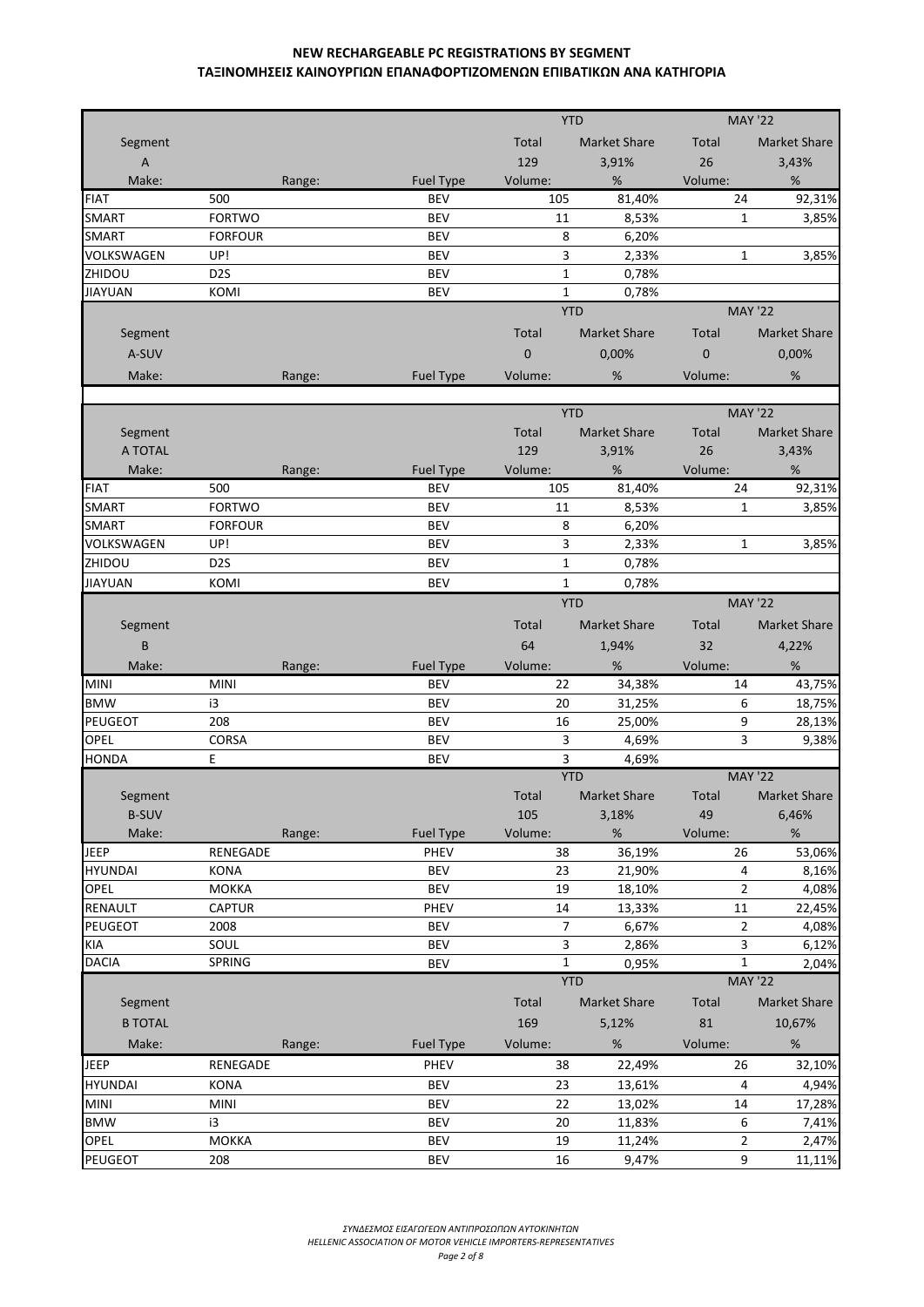| <b>RENAULT</b>    | <b>CAPTUR</b>           | PHEV             | 14                  | 8,28%               | 11             | 13,58%              |
|-------------------|-------------------------|------------------|---------------------|---------------------|----------------|---------------------|
| PEUGEOT           | 2008                    | <b>BEV</b>       | 7                   | 4,14%               | $\overline{2}$ | 2,47%               |
| OPEL              | CORSA                   | <b>BEV</b>       | 3                   | 1,78%               | 3              | 3,70%               |
| <b>KIA</b>        | SOUL                    | <b>BEV</b>       | 3                   | 1,78%               | 3              | 3,70%               |
| <b>HONDA</b>      | E                       | <b>BEV</b>       | 3                   | 1,78%               |                |                     |
| <b>DACIA</b>      | SPRING                  | <b>BEV</b>       | $\mathbf{1}$        | 0,59%               | $\mathbf{1}$   | 1,23%               |
|                   |                         |                  |                     | <b>YTD</b>          | <b>MAY '22</b> |                     |
| Segment           |                         |                  | Total               | <b>Market Share</b> | Total          | <b>Market Share</b> |
| C                 |                         |                  | 229                 | 6,94%               | 38             | 5,01%               |
| Make:             | Range:                  | <b>Fuel Type</b> | Volume:             | %                   | Volume:        | %                   |
| <b>MERCEDES</b>   | A-SERIES                | PHEV             | 70                  | 30,57%              |                |                     |
| VOLKSWAGEN        | ID.3                    | <b>BEV</b>       | 50                  | 21,83%              | 12             | 31,58%              |
| <b>AUDI</b>       | A <sub>3</sub>          | PHEV             | 45                  | 19,65%              | 6              | 15,79%              |
| <b>NISSAN</b>     | LEAF                    | <b>BEV</b>       | 21                  | 9,17%               | 9              | 23,68%              |
| <b>CITROEN</b>    | C <sub>4</sub>          | <b>BEV</b>       | 12                  | 5,24%               | 8              | 21,05%              |
| PEUGEOT           | 308                     | PHEV             | 10                  | 4,37%               |                |                     |
| <b>SEAT</b>       | LEON                    | PHEV             | 6                   | 2,62%               |                |                     |
| VOLKSWAGEN        | GOLF                    | PHEV             | 4                   | 1,75%               |                |                     |
| <b>MERCEDES</b>   | <b>B-SERIES</b>         | <b>PHEV</b>      | 4                   | 1,75%               |                |                     |
| <b>CUPRA</b>      | LEON                    | PHEV             | 3                   | 1,31%               | $\overline{2}$ | 5,26%               |
| <b>CUPRA</b>      | <b>BORN</b>             | <b>BEV</b>       | 3                   | 1,31%               | $\mathbf{1}$   | 2,63%               |
| <b>CITROEN</b>    | DS4                     | PHEV             | $\mathbf{1}$        | 0,44%               |                |                     |
|                   |                         |                  |                     | <b>YTD</b>          | <b>MAY '22</b> |                     |
| Segment           |                         |                  | Total               | <b>Market Share</b> | Total          | Market Share        |
| C-SUV             |                         |                  | 1.653               | 50,09%              | 374            | 49,28%              |
| Make:             | Range:                  | <b>Fuel Type</b> | Volume:             | %                   | Volume:        | %                   |
| <b>MERCEDES</b>   | <b>GLA-SERIES</b>       | <b>PHEV</b>      | 326                 | 19,72%              | 31             | 8,29%               |
| <b>BMW</b>        | X1-SERIES               | PHEV             | 255                 | 15,43%              | 123            | 32,89%              |
| <b>JEEP</b>       | <b>COMPASS</b>          | PHEV             | 207                 | 12,52%              | 29             | 7,75%               |
| VOLVO             | XC40                    | <b>BEV-PHEV</b>  | 182                 | 11,01%              | 29             | 7,75%               |
| PEUGEOT           | 3008                    | <b>PHEV</b>      | 111                 | 6,72%               | 26             | 6,95%               |
| <b>CITROEN</b>    | <b>DS7 CROSSBACK</b>    | PHEV             | 107                 | 6,47%               | 50             | 13,37%              |
| <b>AUDI</b>       | Q <sub>3</sub>          | PHEV             | 93                  | 5,63%               | 12             | 3,21%               |
| <b>BMW</b>        | X2-SERIES               | <b>PHEV</b>      | 77                  | 4,66%               | 16             | 4,28%               |
| <b>LAND ROVER</b> | RANGE ROVER EVOQUE      | PHEV             | 74                  | 4,48%               | 5              | 1,34%               |
| <b>MERCEDES</b>   | EQA                     | <b>BEV</b>       | 57                  | 3,45%               | 11             | 2,94%               |
| <b>FORD</b>       | <b>KUGA</b>             | PHEV             | 39                  | 2,36%               | 17             | 4,55%               |
| VOLKSWAGEN        | <b>TIGUAN</b>           | PHEV             | 38                  | 2,30%               | 5              | 1,34%               |
| <b>MINI</b>       | <b>COUNTRYMAN (NEW)</b> | PHEV             | 31                  | 1,88%               | 6              | 1,60%               |
| <b>VOLVO</b>      | C40                     | <b>BEV</b>       | 16                  | 0,97%               | 3              | 0,80%               |
| <b>CITROEN</b>    | <b>C5 AIRCROSS</b>      | PHEV             | 15                  | 0,91%               |                |                     |
| <b>CUPRA</b>      | <b>FORMENTOR</b>        | PHEV             | 9                   | 0,54%               | 9              | 2,41%               |
| <b>HYUNDAI</b>    | <b>TUCSON</b>           | PHEV             | 3                   | 0,18%               | $\mathbf 1$    | 0,27%               |
| <b>LAND ROVER</b> | <b>DEFENDER</b>         | PHEV             | 3                   | 0,18%               | $\mathbf{1}$   | 0,27%               |
| <b>JAGUAR</b>     | E-PACE                  | PHEV             | 3                   | 0,18%               |                |                     |
| LEXUS             | UX-SERIES               | <b>BEV</b>       | 3<br>$\overline{2}$ | 0,18%               |                |                     |
| <b>MITSUBISHI</b> | <b>ECLIPSE CROSS</b>    | PHEV             |                     | 0,12%               |                |                     |
| <b>KIA</b>        | <b>NIRO</b>             | BEV              | $\mathbf{1}$        | 0,06%               |                |                     |
| <b>MAZDA</b>      | MX-30                   | <b>BEV</b>       | $\mathbf{1}$        | 0,06%               |                |                     |
|                   |                         |                  |                     | <b>YTD</b>          | <b>MAY '22</b> |                     |
| Segment           |                         |                  | Total               | <b>Market Share</b> | Total          | <b>Market Share</b> |
| <b>C TOTAL</b>    |                         |                  | 1.882               | 57,03%              | 412            | 54,28%              |
| Make:             | Range:                  | <b>Fuel Type</b> | Volume:             | $\%$                | Volume:        | $\%$                |
| <b>MERCEDES</b>   | <b>GLA-SERIES</b>       | PHEV             | 326                 | 17,32%              | 31             | 7,52%               |
| <b>BMW</b>        | X1-SERIES               | PHEV             | 255                 | 13,55%              | 123            | 29,85%              |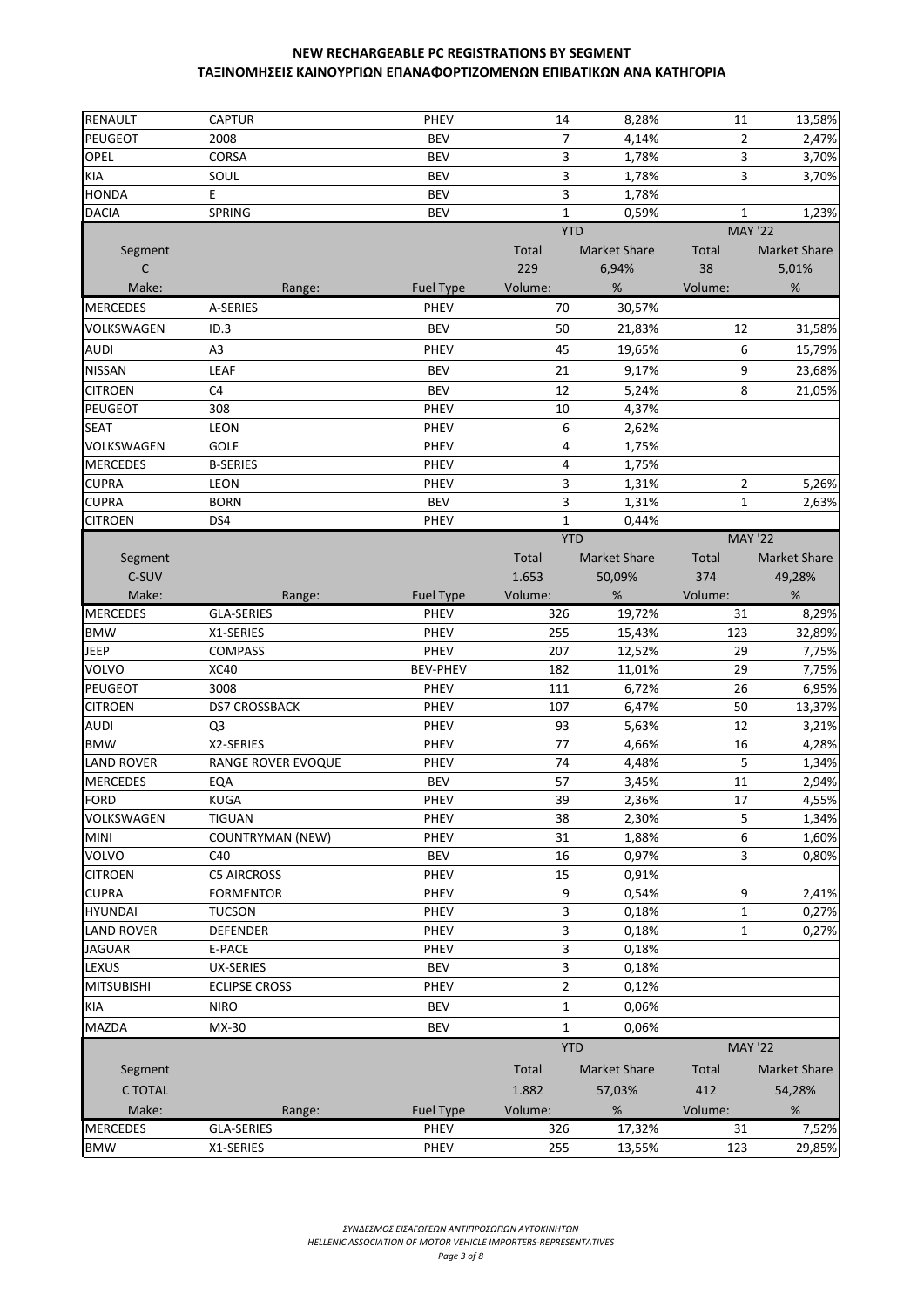| <b>JEEP</b>       | <b>COMPASS</b>          | PHEV             | 207            | 11,00%              | 29             | 7,04%               |
|-------------------|-------------------------|------------------|----------------|---------------------|----------------|---------------------|
| VOLVO             | <b>XC40</b>             | <b>BEV-PHEV</b>  | 182            | 9,67%               | 29             | 7,04%               |
| PEUGEOT           | 3008                    | PHEV             | 111            | 5,90%               | 26             | 6,31%               |
| <b>CITROEN</b>    | DS7 CROSSBACK           | PHEV             | 107            | 5,69%               | 50             | 12,14%              |
| <b>AUDI</b>       | Q <sub>3</sub>          | PHEV             | 93             | 4,94%               | 12             | 2,91%               |
| <b>BMW</b>        | X2-SERIES               | PHEV             | 77             | 4,09%               | 16             | 3,88%               |
| <b>LAND ROVER</b> | RANGE ROVER EVOQUE      | PHEV             | 74             | 3,93%               | 5              | 1,21%               |
| <b>MERCEDES</b>   | A-SERIES                | PHEV             | 70             | 3,72%               |                |                     |
| <b>MERCEDES</b>   | EQA                     | <b>BEV</b>       | 57             | 3,03%               | 11             | 2,67%               |
| VOLKSWAGEN        | ID.3                    | <b>BEV</b>       | 50             | 2,66%               | 12             | 2,91%               |
| <b>AUDI</b>       | A3                      | PHEV             | 45             | 2,39%               | 6              | 1,46%               |
| <b>FORD</b>       | <b>KUGA</b>             | PHEV             | 39             | 2,07%               | 17             | 4,13%               |
| VOLKSWAGEN        | <b>TIGUAN</b>           | PHEV             | 38             | 2,02%               | 5              | 1,21%               |
| <b>MINI</b>       | <b>COUNTRYMAN (NEW)</b> | PHEV             | 31             | 1,65%               | 6              | 1,46%               |
| <b>NISSAN</b>     | <b>LEAF</b>             | <b>BEV</b>       | 21             | 1,12%               | 9              | 2,18%               |
| VOLVO             | C40                     | <b>BEV</b>       | 16             | 0,85%               | 3              | 0,73%               |
| <b>CITROEN</b>    | <b>C5 AIRCROSS</b>      | PHEV             | 15             | 0,80%               |                |                     |
| <b>CITROEN</b>    | C4                      | <b>BEV</b>       | 12             | 0,64%               | 8              | 1,94%               |
| <b>PEUGEOT</b>    | 308                     | PHEV             | 10             | 0,53%               |                |                     |
| <b>CUPRA</b>      | <b>FORMENTOR</b>        | PHEV             | 9              | 0,48%               | 9              | 2,18%               |
| <b>SEAT</b>       | LEON                    | PHEV             | 6              | 0,32%               |                |                     |
| VOLKSWAGEN        | GOLF                    | PHEV             | 4              | 0,21%               |                |                     |
| <b>MERCEDES</b>   | <b>B-SERIES</b>         | PHEV             | 4              | 0,21%               |                |                     |
| <b>CUPRA</b>      | LEON                    | PHEV             | 3              |                     | 2              |                     |
|                   |                         |                  | 3              | 0,16%               | $\mathbf 1$    | 0,49%               |
| <b>LAND ROVER</b> | <b>DEFENDER</b>         | PHEV             |                | 0,16%               |                | 0,24%               |
| <b>HYUNDAI</b>    | <b>TUCSON</b>           | PHEV             | 3              | 0,16%               | $\mathbf{1}$   | 0,24%               |
| <b>CUPRA</b>      | <b>BORN</b>             | <b>BEV</b>       | 3              | 0,16%               | $\mathbf{1}$   | 0,24%               |
| <b>JAGUAR</b>     | E-PACE                  | PHEV             | 3              | 0,16%               |                |                     |
| LEXUS             | <b>UX-SERIES</b>        | <b>BEV</b>       | 3              | 0,16%               |                |                     |
| <b>MITSUBISHI</b> | <b>ECLIPSE CROSS</b>    | PHEV             | 2              | 0,11%               |                |                     |
| MAZDA             | MX-30                   | <b>BEV</b>       | 1              | 0,05%               |                |                     |
| <b>KIA</b>        | <b>NIRO</b>             | <b>BEV</b>       | 1              | 0,05%               |                |                     |
| <b>CITROEN</b>    | DS4                     | PHEV             | $\mathbf{1}$   | 0,05%               |                |                     |
|                   |                         |                  | <b>YTD</b>     |                     | <b>MAY '22</b> |                     |
| Segment           |                         |                  | Total          | <b>Market Share</b> | Total          | <b>Market Share</b> |
| D                 |                         |                  | 220            | 6,67%               | 41             | 5,40%               |
| Make:             | Range:                  | Fuel Type        | Volume:        | $\%$                | Volume:        | $\%$                |
| IESLA             | MODEL <sub>3</sub>      | <b>BFA</b>       | 111            | 50,45%              | 1              | 2,44%               |
| <b>BMW</b>        | 3-SERIES                | PHEV             | 64             | 29,09%              | 25             | 60,98%              |
| <b>BMW</b>        | i4                      | <b>BEV</b>       | 12             | 5,45%               | 9              | 21,95%              |
| <b>MERCEDES</b>   | CLA-SERIES              | PHEV             | 11             | 5,00%               | 3              | 7,32%               |
| <b>SKODA</b>      | <b>OCTAVIA</b>          | PHEV             | 7              | 3,18%               |                |                     |
| <b>VOLVO</b>      | S60                     | PHEV             | 5              | 2,27%               | 2              | 4,88%               |
| VOLKSWAGEN        | PASSAT                  | PHEV             | 3              | 1,36%               | $\mathbf{1}$   | 2,44%               |
| <b>MERCEDES</b>   | C-SERIES                | PHEV             | 3              | 1,36%               |                |                     |
| <b>TOYOTA</b>     | <b>PRIUS</b>            | PHEV             | $\overline{2}$ | 0,91%               |                |                     |
| PEUGEOT           | 508                     | PHEV             | $\mathbf{1}$   | 0,45%               |                |                     |
| <b>VOLVO</b>      | V60                     | PHEV             | $\mathbf{1}$   | 0,45%               |                |                     |
|                   |                         |                  | <b>YTD</b>     |                     | <b>MAY '22</b> |                     |
| Segment           |                         |                  | Total          | <b>Market Share</b> | Total          | <b>Market Share</b> |
|                   |                         |                  |                |                     |                |                     |
| D-SUV             |                         |                  | 692            | 20,97%              | 149            | 19,63%              |
| Make:             | Range:                  | <b>Fuel Type</b> | Volume:        | %                   | Volume:        | %                   |
| <b>MERCEDES</b>   | GLC-SERIES              | PHEV             | 127            | 18,35%              | 17             | 11,41%              |
| <b>TESLA</b>      | <b>MODELY</b>           | BEV              | 99             | 14,31%              | 18             | 12,08%              |
| <b>VOLVO</b>      | XC60                    | PHEV             | 95             | 13,73%              | $\overline{7}$ | 4,70%               |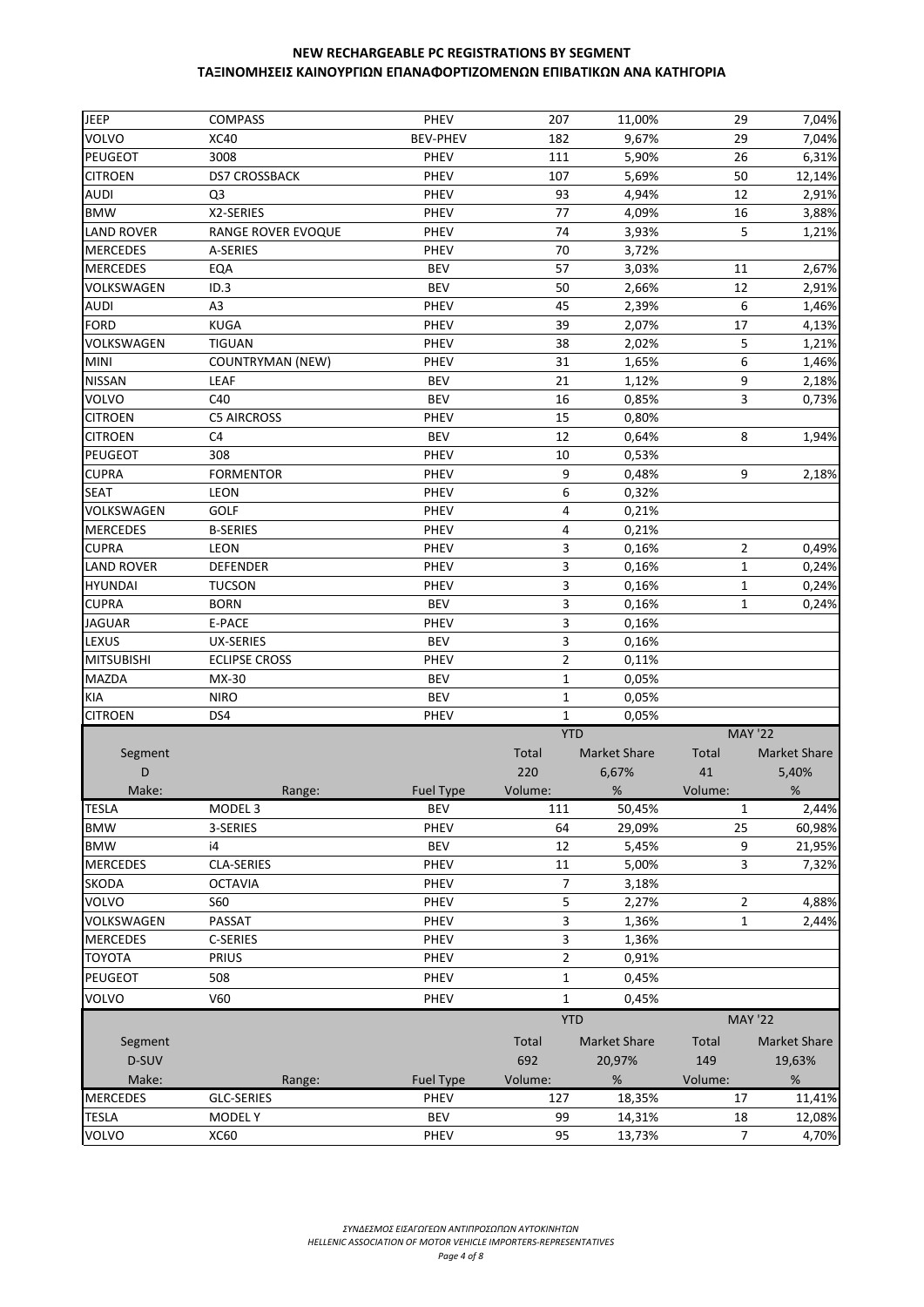| VOLKSWAGEN        | ID.4                        | <b>BEV</b>       | 84             | 12,14%              | 29             | 19,46%              |
|-------------------|-----------------------------|------------------|----------------|---------------------|----------------|---------------------|
| <b>TOYOTA</b>     | RAV4                        | PHEV             | 39             | 5,64%               | 14             | 9,40%               |
| <b>AUDI</b>       | Q4                          | <b>BEV</b>       | 33             | 4,77%               | 11             | 7,38%               |
| <b>SKODA</b>      | ENYAQ iV                    | <b>BEV</b>       | 32             | 4,62%               | 6              | 4,03%               |
| <b>JEEP</b>       | WRANGLER                    | PHEV             | 28             | 4,05%               | $\overline{7}$ | 4,70%               |
| <b>FORD</b>       | <b>MUSTANG MACH-E</b>       | <b>BEV</b>       | 23             | 3,32%               | 4              | 2,68%               |
| <b>KIA</b>        | EV <sub>6</sub>             | <b>BEV</b>       | 19             | 2,75%               | 4              | 2,68%               |
| <b>BMW</b>        | X3-SERIES                   | PHEV             | 18             | 2,60%               | 5              | 3,36%               |
| <b>JAGUAR</b>     | F-PACE                      | <b>PHEV</b>      | 18             | 2,60%               | 4              | 2,68%               |
| <b>BMW</b>        | iX3                         | <b>BEV</b>       | 16             | 2,31%               | 3              | 2,01%               |
| <b>LAND ROVER</b> | <b>DISCOVERY SPORT</b>      | PHEV             | 16             | 2,31%               |                |                     |
| <b>AUDI</b>       | Q <sub>5</sub>              | PHEV             | 12             | 1,73%               | 5              | 3,36%               |
| <b>MERCEDES</b>   | EQB                         | <b>BEV</b>       | 11             | 1,59%               | 5              | 3,36%               |
| <b>LAND ROVER</b> | RANGE ROVER VELAR           | PHEV             | 7              | 1,01%               | 4              | 2,68%               |
| <b>SUZUKI</b>     | <b>ACROSS</b>               | <b>PHEV</b>      | 4              | 0,58%               | 3              | 2,01%               |
| <b>MERCEDES</b>   | EQC                         | <b>BEV</b>       | 4              | 0,58%               |                |                     |
| <b>HYUNDAI</b>    | IONIQ 5                     | <b>BEV</b>       | 3              | 0,43%               | $\overline{2}$ | 1,34%               |
| <b>HYUNDAI</b>    | <b>SANTA FE</b>             | PHEV             | $\mathbf{1}$   | 0,14%               | $\mathbf{1}$   | 0,67%               |
| <b>VOLKSWAGEN</b> | ID.5                        | <b>BEV</b>       | $\mathbf{1}$   | 0,14%               |                |                     |
| VOLKSWAGEN        | <b>TOUAREG</b>              | <b>PHEV</b>      | $\mathbf{1}$   | 0,14%               |                |                     |
| <b>KIA</b>        | SORENTO                     | PHEV             | $\mathbf{1}$   | 0,14%               |                |                     |
|                   |                             |                  | <b>YTD</b>     |                     | <b>MAY '22</b> |                     |
| Segment           |                             |                  | Total          | <b>Market Share</b> | Total          | <b>Market Share</b> |
| <b>D TOTAL</b>    |                             |                  | 912            |                     | 190            | 25,03%              |
| Make:             |                             | <b>Fuel Type</b> | Volume:        | 27,64%<br>%         | Volume:        | %                   |
| <b>MERCEDES</b>   | Range:<br><b>GLC-SERIES</b> | PHEV             | 127            | 13,93%              | 17             | 8,95%               |
| <b>TESLA</b>      | MODEL <sub>3</sub>          | <b>BEV</b>       | 111            | 12,17%              | $\mathbf{1}$   | 0,53%               |
| <b>TESLA</b>      | <b>MODELY</b>               | <b>BEV</b>       | 99             | 10,86%              | 18             | 9,47%               |
| <b>VOLVO</b>      | <b>XC60</b>                 | PHEV             | 95             | 10,42%              | $\overline{7}$ | 3,68%               |
| VOLKSWAGEN        | ID.4                        | <b>BEV</b>       | 84             | 9,21%               | 29             | 15,26%              |
| <b>BMW</b>        | 3-SERIES                    | PHEV             | 64             | 7,02%               | 25             | 13,16%              |
| <b>TOYOTA</b>     | RAV4                        | PHEV             | 39             | 4,28%               | 14             | 7,37%               |
| <b>AUDI</b>       | Q4                          | <b>BEV</b>       | 33             | 3,62%               | 11             | 5,79%               |
| <b>SKODA</b>      | ENYAQ iV                    | <b>BEV</b>       | 32             | 3,51%               | 6              | 3,16%               |
| JEEP              | WRANGLER                    | <b>PHEV</b>      | 28             | 3,07%               | $\overline{7}$ | 3,68%               |
| <b>FORD</b>       | <b>MUSTANG MACH-E</b>       | <b>BEV</b>       | 23             | 2,52%               | 4              | 2,11%               |
| <b>KIA</b>        | EV <sub>6</sub>             | <b>BEV</b>       | 19             | 2,08%               | 4              | 2,11%               |
| <b>BMW</b>        | X3-SERIES                   | <b>PHEV</b>      | 18             | 1,97%               | 5              | 2,63%               |
| <b>JAGUAR</b>     | F-PACE                      | PHEV             | 18             | 1,97%               | 4              | 2,11%               |
| <b>BMW</b>        | iX3                         | <b>BEV</b>       | 16             | 1,75%               | 3              | 1,58%               |
| <b>LAND ROVER</b> | <b>DISCOVERY SPORT</b>      | PHEV             | 16             | 1,75%               |                |                     |
| <b>BMW</b>        | i4                          | <b>BEV</b>       | 12             | 1,32%               | 9              | 4,74%               |
| <b>AUDI</b>       | Q <sub>5</sub>              | PHEV             | 12             | 1,32%               | 5              | 2,63%               |
| <b>MERCEDES</b>   | EQB                         | <b>BEV</b>       | 11             | 1,21%               | 5              | 2,63%               |
| <b>MERCEDES</b>   | <b>CLA-SERIES</b>           | PHEV             | 11             | 1,21%               | 3              | 1,58%               |
| <b>LAND ROVER</b> | <b>RANGE ROVER VELAR</b>    | PHEV             | 7              | 0,77%               | 4              | 2,11%               |
| <b>SKODA</b>      | <b>OCTAVIA</b>              | PHEV             | 7              | 0,77%               |                |                     |
| VOLVO             | S60                         | PHEV             | 5              | 0,55%               | $\overline{2}$ | 1,05%               |
| <b>SUZUKI</b>     | <b>ACROSS</b>               | PHEV             | 4              | 0,44%               | 3              | 1,58%               |
| <b>MERCEDES</b>   | EQC                         | <b>BEV</b>       | 4              | 0,44%               |                |                     |
| <b>HYUNDAI</b>    | IONIQ 5                     | <b>BEV</b>       | 3              | 0,33%               | $\overline{2}$ | 1,05%               |
| <b>VOLKSWAGEN</b> | PASSAT                      | PHEV             | 3              | 0,33%               | $\mathbf{1}$   | 0,53%               |
| <b>MERCEDES</b>   | C-SERIES                    | PHEV             | 3              | 0,33%               |                |                     |
| <b>TOYOTA</b>     | PRIUS                       | PHEV             | $\overline{2}$ | 0,22%               |                |                     |
| <b>HYUNDAI</b>    | <b>SANTA FE</b>             | PHEV             | $\mathbf{1}$   | 0,11%               | $\mathbf{1}$   | 0,53%               |
|                   |                             |                  |                |                     |                |                     |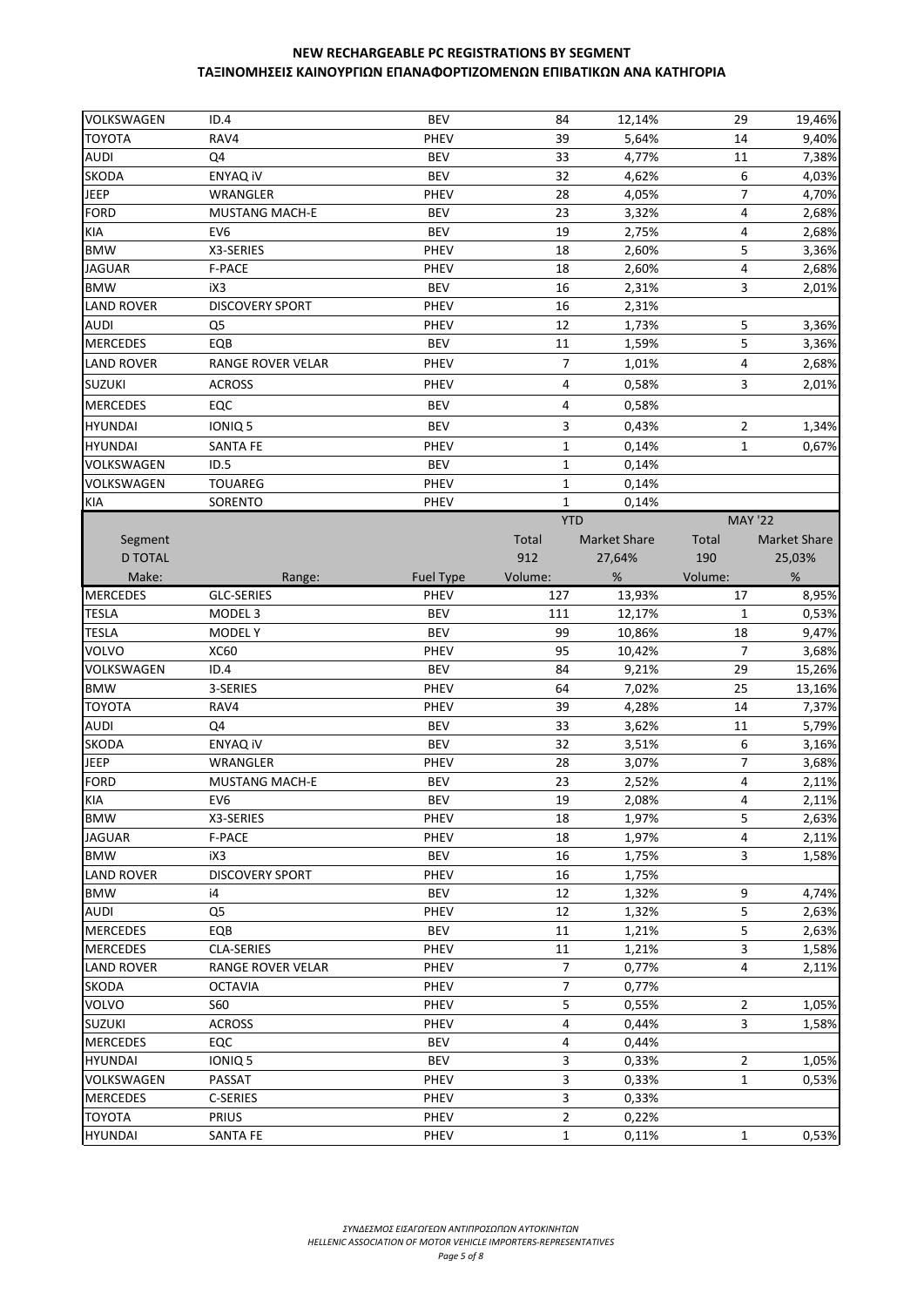| <b>VOLVO</b>                  | V60                      | <b>PHEV</b>      | $\mathbf{1}$        | 0,11%               |                |                     |
|-------------------------------|--------------------------|------------------|---------------------|---------------------|----------------|---------------------|
| VOLKSWAGEN                    | <b>TOUAREG</b>           | PHEV             | $\mathbf{1}$        | 0,11%               |                |                     |
| VOLKSWAGEN                    | ID.5                     | <b>BEV</b>       | $\mathbf{1}$        | 0,11%               |                |                     |
| KIA                           | SORENTO                  | PHEV             | $\mathbf{1}$        | 0,11%               |                |                     |
| PEUGEOT                       | 508                      | PHEV             | $\mathbf{1}$        | 0.11%               |                |                     |
|                               |                          |                  | <b>YTD</b>          |                     |                | <b>MAY '22</b>      |
| Segment                       |                          |                  | Total               | <b>Market Share</b> | Total          | <b>Market Share</b> |
| E                             |                          |                  | 16                  | 0,48%               | $\overline{4}$ | 0,53%               |
| Make:                         | Range:                   | <b>Fuel Type</b> | Volume:             | %                   | Volume:        | $\%$                |
| <b>BMW</b>                    | 5-SERIES                 | <b>PHEV</b>      | 10                  | 62,50%              | 3              | 75,00%              |
| <b>MERCEDES</b>               | <b>E-SERIES</b>          | PHEV             | 4                   |                     |                |                     |
| <b>MERCEDES</b>               | EQE                      | <b>BEV</b>       | $\mathbf{1}$        | 25,00%<br>6,25%     | $\mathbf{1}$   |                     |
| <b>CITROEN</b>                | DS <sub>9</sub>          | PHEV             | $\mathbf{1}$        | 6,25%               |                | 25,00%              |
|                               |                          |                  | <b>YTD</b>          |                     |                | <b>MAY '22</b>      |
|                               |                          |                  |                     |                     |                |                     |
| Segment<br>E-SUV              |                          |                  | Total<br>123        | <b>Market Share</b> | Total<br>35    | <b>Market Share</b> |
|                               |                          |                  |                     | 3,73%               |                | 4,61%               |
| Make:                         | Range:                   | <b>Fuel Type</b> | Volume:             | %                   | Volume:        | $\%$                |
| <b>MERCEDES</b>               | <b>GLE-SERIES</b>        | <b>PHEV</b>      | 30                  | 24,39%              | 8              | 22,86%              |
| <b>VOLVO</b>                  | XC90                     | <b>PHEV</b>      | 22                  | 17,89%              | 12             | 34,29%              |
| <b>PORSCHE</b>                | CAYENNE                  | <b>PHEV</b>      | 21                  | 17,07%              | 3              | 8,57%               |
| <b>BMW</b>                    | X5-SERIES                | PHEV             | 18                  | 14,63%              | 5              | 14,29%              |
| <b>AUDI</b>                   | E-TRON                   | <b>BEV</b>       | 13                  | 10,57%              | $\mathbf{1}$   | 2,86%               |
| LEXUS                         | NX-SERIES                | PHEV             | 10                  | 8,13%               | $\mathbf{1}$   | 2,86%               |
| <b>LAND ROVER</b>             | <b>RANGE ROVER SPORT</b> | PHEV             | 9                   | 7,32%               | 5              | 14,29%              |
|                               |                          |                  | <b>YTD</b>          |                     |                | <b>MAY '22</b>      |
| Segment                       |                          |                  | Total               | <b>Market Share</b> | Total          | <b>Market Share</b> |
| E TOTAL                       |                          |                  | 139                 | 4,21%               | 39             | 5,14%               |
| Make:                         |                          |                  |                     |                     |                |                     |
|                               | Range:                   | <b>Fuel Type</b> | Volume:             | %                   | Volume:        | $\%$                |
| <b>MERCEDES</b>               | <b>GLE-SERIES</b>        | <b>PHEV</b>      | 30                  | 21,58%              | 8              | 20,51%              |
| <b>VOLVO</b>                  | XC90                     | <b>PHEV</b>      | 22                  | 15,83%              | 12             | 30,77%              |
| <b>PORSCHE</b>                | CAYENNE                  | <b>PHEV</b>      | 21                  | 15,11%              | 3              | 7,69%               |
| <b>BMW</b>                    | X5-SERIES                | PHEV             | 18                  | 12,95%              | 5              | 12,82%              |
| <b>AUDI</b>                   | E-TRON                   | <b>BEV</b>       | 13                  | 9,35%               | $\mathbf{1}$   | 2,56%               |
| <b>BMW</b>                    | 5-SERIES                 | <b>PHEV</b>      | 10                  | 7,19%               | 3              | 7,69%               |
| LEXUS                         | NX-SERIES                | PHEV             | 10                  | 7,19%               | $\mathbf 1$    | 2,56%               |
| <b>LAND ROVER</b>             | <b>RANGE ROVER SPORT</b> | <b>PHEV</b>      | 9                   | 6,47%               | 5              | 12,82%              |
| <b>MERCEDES</b>               | E-SERIES                 | PHEV             | 4                   | 2,88%               |                |                     |
| <b>MERCEDES</b>               | EQE                      | BEV              | $\mathbf{1}$        | 0,72%               | $\mathbf{1}$   | 2,56%               |
| <b>CITROEN</b>                | DS9                      | PHEV             | $\mathbf{1}$        | 0,72%               |                |                     |
|                               |                          |                  | <b>YTD</b>          |                     |                | <b>MAY '22</b>      |
| Segment                       |                          |                  | Total               | <b>Market Share</b> | Total          | <b>Market Share</b> |
| $F-G$                         |                          |                  | 16                  | 0,48%               | $\overline{2}$ | 0,26%               |
| Make:                         | Range:                   | <b>Fuel Type</b> | Volume:             | %                   | Volume:        | $\%$                |
| <b>PORSCHE</b>                | <b>TAYCAN</b>            | <b>BEV</b>       | 12                  | 75,00%              | 1              | 50,00%              |
| <b>PORSCHE</b>                | PANAMERA                 | PHEV             | $\overline{2}$      | 12,50%              |                |                     |
| <b>MERCEDES</b>               | EQS                      | BEV              | 1                   | 6,25%               | 1              | 50,00%              |
| <b>MERCEDES</b>               | S-SERIES                 | PHEV             | $\mathbf{1}$        | 6,25%               |                |                     |
|                               |                          |                  | <b>YTD</b>          |                     |                | <b>MAY '22</b>      |
| Segment                       |                          |                  | Total               | <b>Market Share</b> | Total          | <b>Market Share</b> |
| F-G-SUV                       |                          |                  | 29                  | 0,88%               | $\mathbf 0$    | 0,00%               |
| Make:                         | Range:                   | <b>Fuel Type</b> | Volume:             | %                   | Volume:        | $\%$                |
| <b>BMW</b>                    | iΧ                       | <b>BEV</b>       | 13                  | 44,83%              |                |                     |
|                               |                          |                  |                     |                     |                |                     |
| <b>FORD</b>                   | <b>EXPLORER</b>          | PHEV             | 9                   | 31,03%              |                |                     |
| <b>AUDI</b><br><b>BENTLEY</b> | Q8<br><b>BENTAYGA</b>    | PHEV<br>PHEV     | 4<br>$\overline{2}$ | 13,79%<br>6,90%     |                |                     |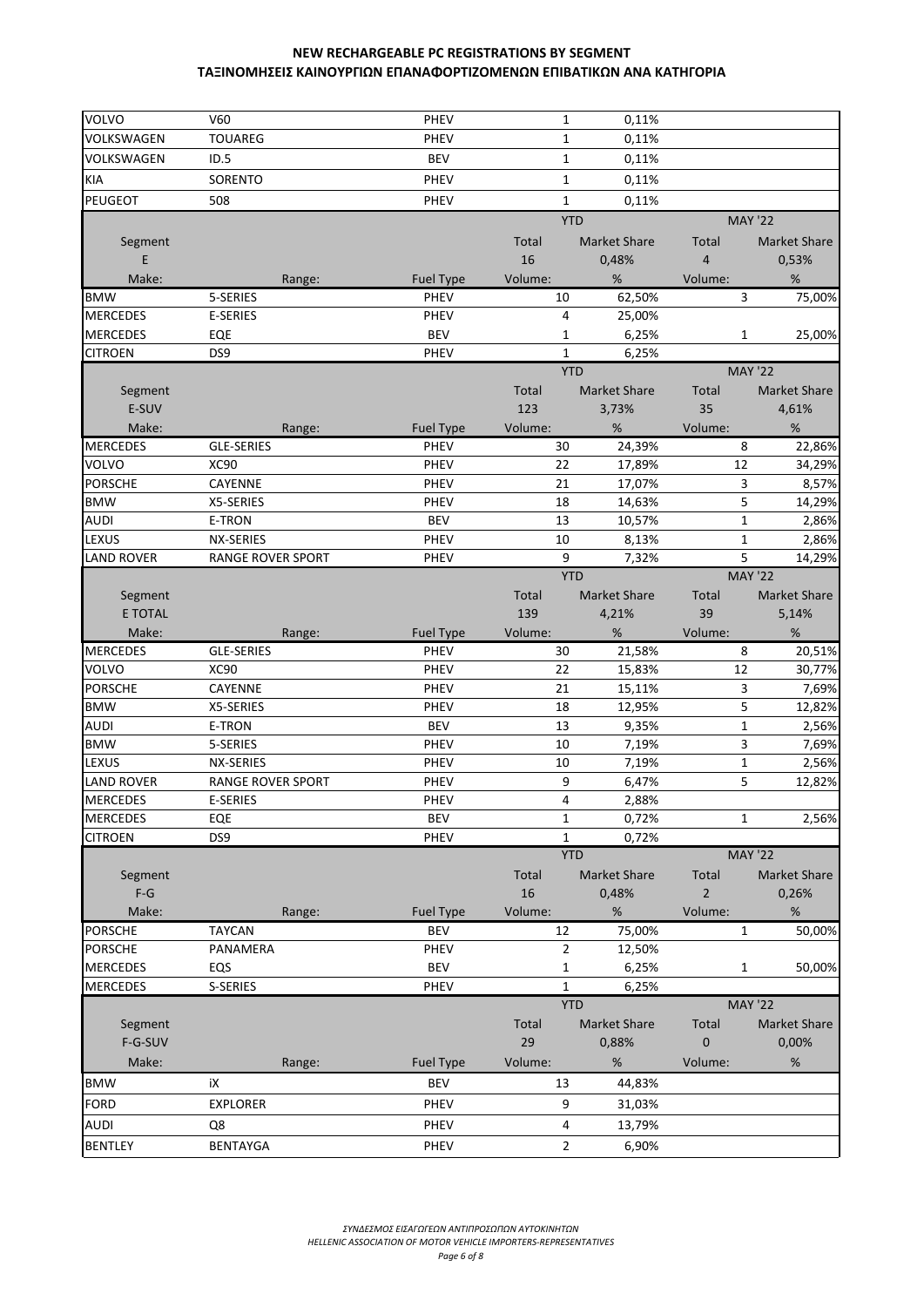| <b>AUDI</b>       | Q7                      | <b>PHEV</b>      | $\mathbf{1}$   | 3,45%               |                |                     |
|-------------------|-------------------------|------------------|----------------|---------------------|----------------|---------------------|
|                   |                         |                  |                | <b>YTD</b>          | <b>MAY '22</b> |                     |
| Segment           |                         |                  | Total          | <b>Market Share</b> | Total          | <b>Market Share</b> |
| <b>F-G TOTAL</b>  |                         |                  | 45             | 1,36%               | $\overline{2}$ | 0,26%               |
| Make:             | Range:                  | <b>Fuel Type</b> | Volume:        | %                   | Volume:        | %                   |
| <b>BMW</b>        | iX                      | <b>BEV</b>       | 13             | 28,89%              |                |                     |
| PORSCHE           | <b>TAYCAN</b>           | <b>BEV</b>       | 12             | 26,67%              | $\mathbf{1}$   | 50,00%              |
| <b>FORD</b>       | <b>EXPLORER</b>         | PHEV             | 9              | 20,00%              |                |                     |
| AUDI              | Q8                      | PHEV             | 4              | 8,89%               |                |                     |
| <b>PORSCHE</b>    | PANAMERA                | PHEV             | $\overline{2}$ | 4,44%               |                |                     |
| <b>BENTLEY</b>    | <b>BENTAYGA</b>         | PHEV             | $\overline{2}$ | 4,44%               |                |                     |
| <b>MERCEDES</b>   | EQS                     | <b>BEV</b>       | 1              | 2,22%               | $\mathbf{1}$   | 50,00%              |
| AUDI              | Q7                      | PHEV             | $\mathbf{1}$   | 2,22%               |                |                     |
| <b>MERCEDES</b>   | S-SERIES                | PHEV             | $\mathbf{1}$   | 2,22%               |                |                     |
|                   |                         |                  |                | <b>YTD</b>          | <b>MAY '22</b> |                     |
| Segment           |                         |                  | Total          | <b>Market Share</b> | Total          | <b>Market Share</b> |
| SUV               |                         |                  | 2.602          | 78,85%              | 607            | 79,97%              |
| Make:             | Range:                  | <b>Fuel Type</b> | Volume:        | $\%$                | Volume:        | %                   |
| <b>MERCEDES</b>   | <b>GLA-SERIES</b>       | PHEV             | 326            | 12,53%              | 31             | 5,11%               |
| <b>BMW</b>        | X1-SERIES               | PHEV             | 255            | 9,80%               | 123            | 20,26%              |
| JEEP              | <b>COMPASS</b>          | PHEV             | 207            | 7,96%               | 29             | 4,78%               |
| VOLVO             | <b>XC40</b>             | <b>BEV-PHEV</b>  | 182            | 6,99%               | 29             | 4,78%               |
| <b>MERCEDES</b>   | <b>GLC-SERIES</b>       | PHEV             | 127            | 4,88%               | 17             | 2,80%               |
| PEUGEOT           | 3008                    | PHEV             | 111            | 4,27%               | 26             | 4,28%               |
| <b>CITROEN</b>    | <b>DS7 CROSSBACK</b>    | PHEV             | 107            | 4,11%               | 50             | 8,24%               |
| <b>TESLA</b>      | <b>MODELY</b>           | <b>BEV</b>       | 99             | 3,80%               | 18             | 2,97%               |
| VOLVO             | <b>XC60</b>             | PHEV             | 95             | 3,65%               | $\overline{7}$ | 1,15%               |
| <b>AUDI</b>       | Q <sub>3</sub>          | PHEV             | 93             | 3,57%               | 12             | 1,98%               |
| VOLKSWAGEN        | ID.4                    | <b>BEV</b>       | 84             | 3,23%               | 29             | 4,78%               |
| <b>BMW</b>        | X2-SERIES               | PHEV             | 77             | 2,96%               | 16             | 2,64%               |
| <b>LAND ROVER</b> | RANGE ROVER EVOQUE      | PHEV             | 74             | 2,84%               | 5              | 0,82%               |
| <b>MERCEDES</b>   | EQA                     | <b>BEV</b>       | 57             | 2,19%               | 11             | 1,81%               |
| <b>FORD</b>       | <b>KUGA</b>             | PHEV             | 39             | 1,50%               | 17             | 2,80%               |
| <b>TOYOTA</b>     | RAV4                    | PHEV             | 39             | 1,50%               | 14             | 2,31%               |
| <b>JEEP</b>       | RENEGADE                | PHEV             | 38             | 1,46%               | 26             | 4,28%               |
| VOLKSWAGEN        | <b>TIGUAN</b>           | PHEV             | 38             | 1,46%               | 5              | 0,82%               |
| <b>AUDI</b>       | Q4                      | <b>BEV</b>       | 33             | 1,27%               | 11             | 1,81%               |
| SKODA             | <b>ENYAQ IV</b>         | <b>BEV</b>       | 32             | 1,23%               | 6              | 0,99%               |
| <b>MINI</b>       | <b>COUNTRYMAN (NEW)</b> | PHEV             | 31             | 1,19%               | 6              | 0,99%               |
| <b>MERCEDES</b>   | GLE-SERIES              | PHEV             | 30             | 1,15%               | 8              | 1,32%               |
| JEEP              | WRANGLER                | PHEV             | 28             | 1,08%               | 7              | 1,15%               |
| <b>HYUNDAI</b>    | <b>KONA</b>             | BEV              | 23             | 0,88%               | 4              | 0,66%               |
| FORD              | <b>MUSTANG MACH-E</b>   | <b>BEV</b>       | 23             | 0,88%               | 4              | 0,66%               |
| VOLVO             | XC90                    | PHEV             | 22             | 0,85%               | 12             | 1,98%               |
| <b>PORSCHE</b>    | CAYENNE                 | PHEV             | 21             | 0,81%               | 3              | 0,49%               |
| KIA               | EV <sub>6</sub>         | <b>BEV</b>       | 19             | 0,73%               | 4              | 0,66%               |
| OPEL              | <b>MOKKA</b>            | <b>BEV</b>       | 19             | 0,73%               | $\overline{2}$ | 0,33%               |
| <b>BMW</b>        | X5-SERIES               | PHEV             | 18             | 0,69%               | 5              | 0,82%               |
| <b>BMW</b>        | X3-SERIES               | PHEV             | 18             | 0,69%               | 5              | 0,82%               |
| <b>JAGUAR</b>     | F-PACE                  | PHEV             | 18             | 0,69%               | 4              | 0,66%               |
| VOLVO             | C40                     | <b>BEV</b>       | 16             | 0,61%               | 3              | 0,49%               |
| <b>BMW</b>        | iX3                     | <b>BEV</b>       | 16             | 0,61%               | 3              | 0,49%               |
| <b>LAND ROVER</b> | <b>DISCOVERY SPORT</b>  | PHEV             | 16             | 0,61%               |                |                     |
| <b>CITROEN</b>    | <b>C5 AIRCROSS</b>      | PHEV             | 15             | 0,58%               |                |                     |
| RENAULT           | <b>CAPTUR</b>           | PHEV             | 14             | 0,54%               | 11             | 1,81%               |